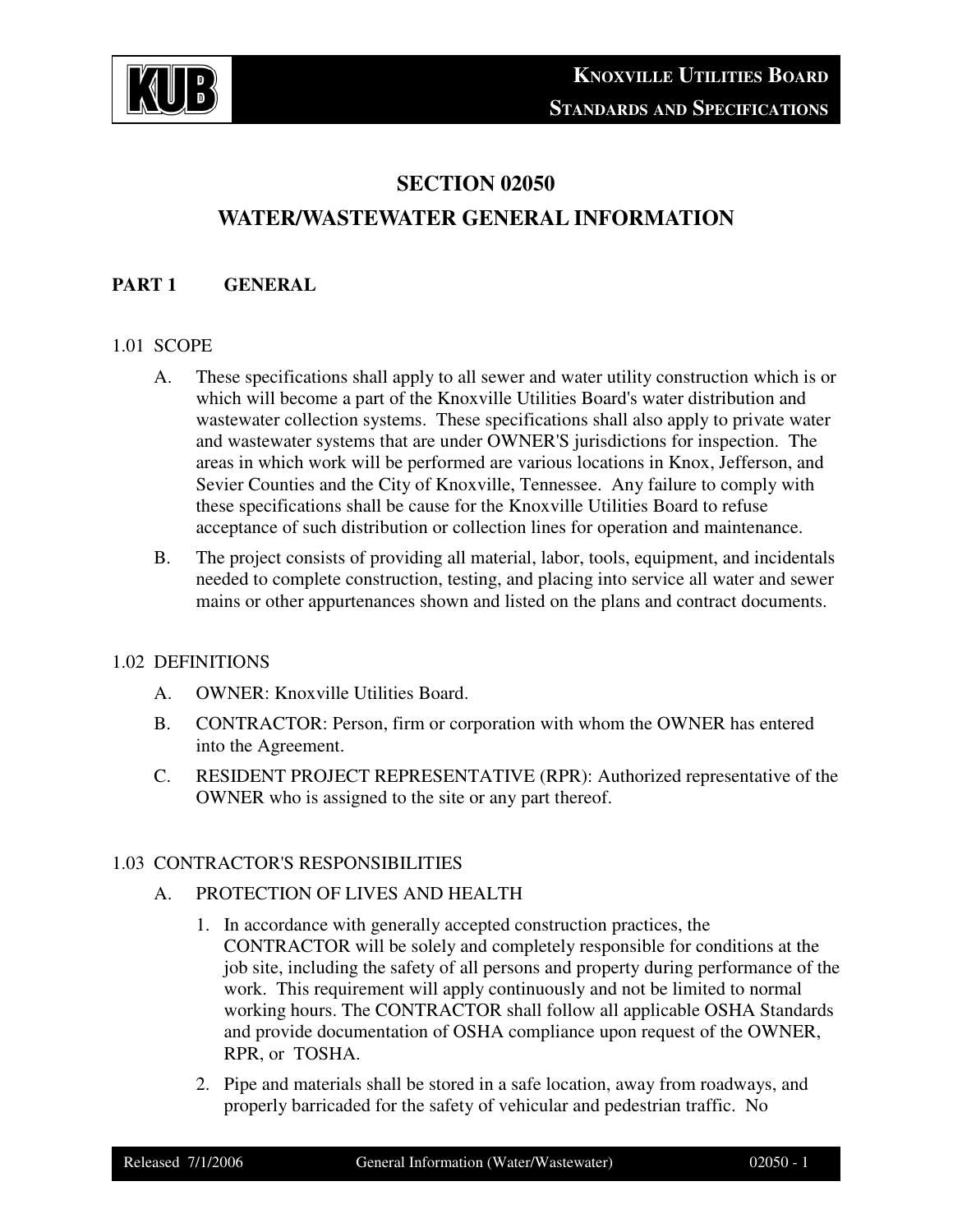

smoking, fire, or use of any fire- or explosion-producing tools or equipment will be permitted on the properties of oil companies or other concerns prohibiting same on their premises or at any locations where such may endanger said premises of the current operations thereon.

- 3. No discharge of wastewater to waterways will be allowed during construction unless a schedule has been approved by the Tennessee Division of Water Pollution Control and the U.S. Environmental Protection Agency pursuant to the terms of the NPDES permit prior to commencing the Work.
- 4. Under no circumstances will spent oil wastes be discharged anywhere on the site.
- 5. CONTRACTOR shall comply with all applicable laws, regulations, and requirements which may or may not be included in these technical specifications, including, but not limited to, Contractor Licensing Act of 1994, as amended, and the Tennessee State Safety, Health, and Labor Standards.
- 6. CONTRACTOR shall provide proof he holds a valid Contractor's license in the state of Tennessee with a Municipal and Utility Construction (MU) classification of sufficient monetary limit to bid on and/or perform water distribution and wastewater collection system installation and construction for the Knoxville Utilities Board. The license number shall be provided to OWNER prior to construction.
- 7. CONTRACTOR shall obtain all licenses and permits prior to the start of work. Copies of each permit shall be submitted to the Knoxville Utilities Board. CONTRACTOR shall be responsible for obtaining permission to work in the right-of-way from the following agencies, including, but not limited to the City or County Engineering or Highway Department having jurisdiction and the Tennessee Department of Transportation.

#### 1.04 RIGHTS-OF-WAY AND EASEMENTS

A. All work on water and wastewater mains to be dedicated to the OWNER shall be on public rights-of-way and/or on easements secured by the OWNER or by CONTRACTOR/developer and transferred to the OWNER. Easement areas shall be restored to as near original condition as possible, and to the satisfaction of OWNER.

#### 1.05 PROTECTION OF PUBLIC AND PRIVATE PROPERTY

A. Take special care in working areas to protect public and private property. The CONTRACTOR shall immediately notify the OWNER and/or RPR, and the property owner when damage property occurs. At OWNER'S discretion, CONTRACTOR shall replace or repair in a timely manner at his own expense any damaged water or sewer mains, power and communication lines, or other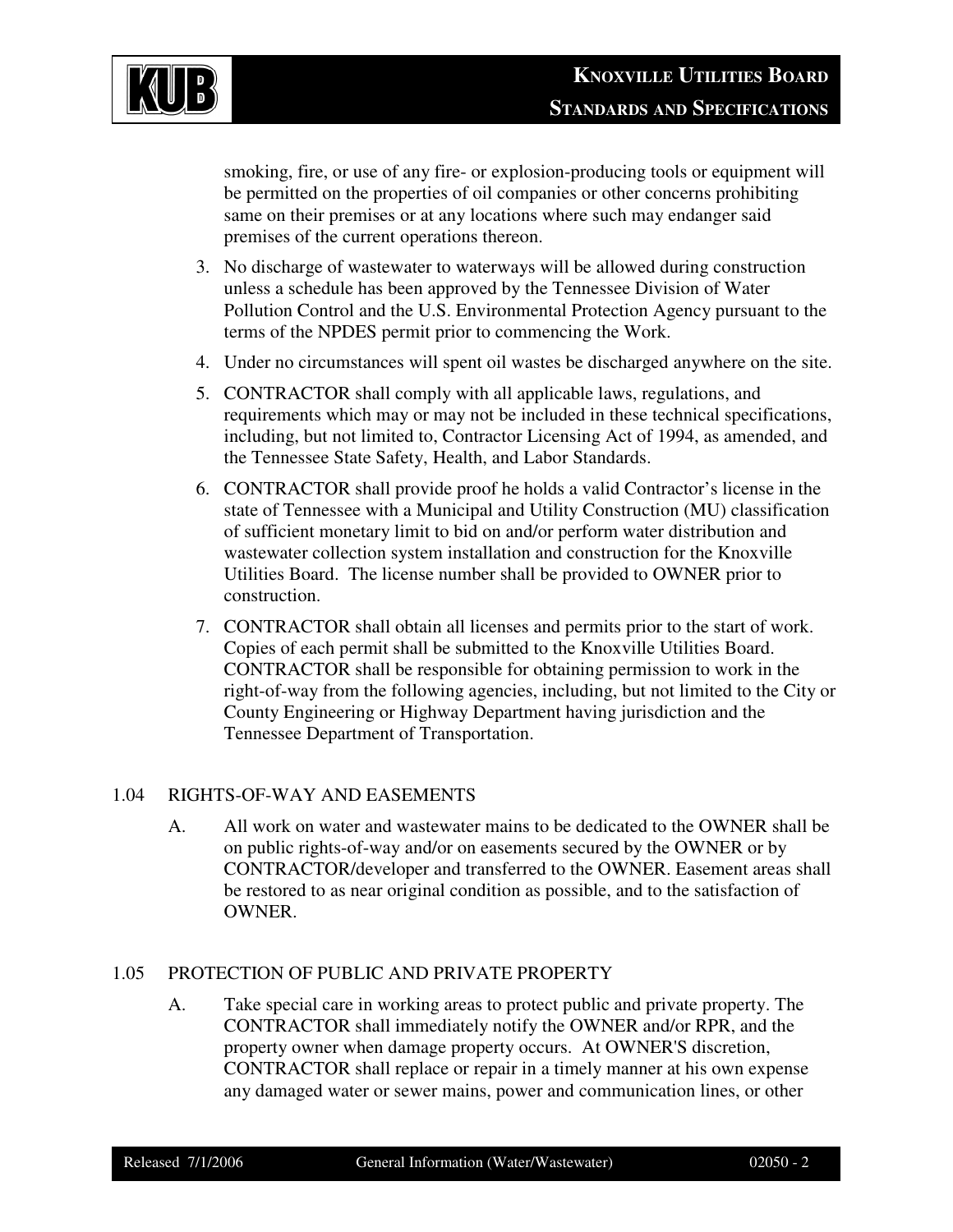

public utilities, roads, curbs, gutters, sidewalks, fences, drain pipes, and drainage ditches. It shall be the responsibility of CONTRACTOR to replace damaged vegetation or to compensate the property owner for replacement value for those areas located outside the easement limits. Leave the site in a condition satisfactory to OWNER.

- B. Take reasonable care during construction to avoid damage to vegetation. Take special precautions (including the provision of barricades and the temporary tying back of shrubbery and tree branches) for the protection and preservation of such vegetation throughout all stages of construction. Where the area to be excavated is occupied by trees, brush, or other uncultivated vegetable growth, clear such growth from the area, and dispose of it in a lawful and satisfactory manner. Trim any limbs or branches of trees broken during construction operations with a clean cut, and paint with an approved tree pruning compound. Treat damaged tree trunks with appropriate tree dressing.
- C. CONTRACTOR shall examine the site and become familiar with any construction requirements, such as work related to drainage ways, erosion control, and easements. Any such work shall be considered incidental to the WORK, and no additional payment will be allowed. Sodding, fabric mats, or other methods of re-establishing vegetation may be required by OWNER if difficulty persists in reestablishing vegetation, and shall be considered incidental to construction.

# 1.06 OBSTRUCTIONS ENCOUNTERED DURING CONSTRUCTION

- A. The locations of existing utilities, public or private, are approximate only. CONTRACTOR is to contact owners of all underground utilities through Tennessee One-Call in accordance with Section 01725, Underground Utility Damage Prevention Act, Protection of Utilities.
- B. Carefully protect from damage all utilities in the vicinity of the work at all times. If it is necessary to repair, remove, and/or replace any such utility in order to complete the work properly; do so in compliance with the rules and regulations of the particular utility involved. Any such work shall be considered incidental to the construction repairs of utility lines, and no additional payment will be allowed.
- C. CONTRACTOR shall report damages to the OWNER at 865.524.2911 and proceed as directed and report to other utility owners as required.

#### 1.07 SUBSTITUTIONS

A. The contract is based on the standards of quality established in the contract documents.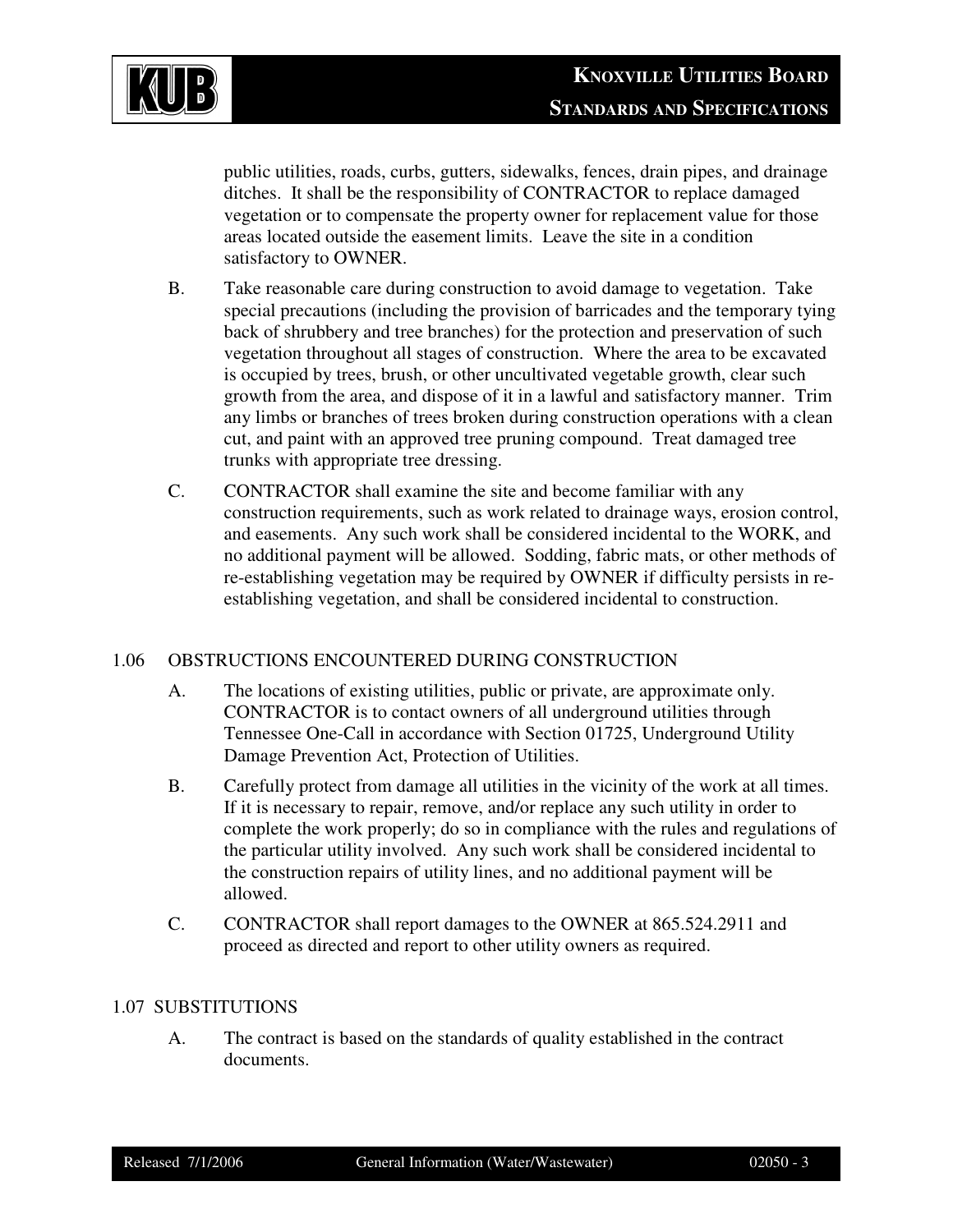

- B. All products proposed for use, including those specified by required attributes and performance shall require approval by OWNER before being incorporated into the work. CONTRACTOR may review approved products at www.kub.org/standards, Section 02080, Water/Wastewater Materials.
- C. Do not substitute materials, equipment, or methods unless such substitution has been specifically approved for this work by OWNER. Where the phrase "or equal" or "or approved equal" occurs in the plans or specifications, do not assume that materials, equipment, or methods will be approved as equal unless the item has been specifically approved for this work by OWNER. The decision of OWNER shall be final.

## 1.08 CONSTRUCTION CLEANING

- A. Daily, and more often if necessary, inspect the site and pick up all scrap, debris, and waste material. Remove all such items to the place designated for their storage. Dispose of all materials in accordance with all applicable laws and regulations and, when applicable, with Section 02321, paragraph 3.13.
- B. Maintain the site in a neat and orderly condition at all times.

#### 1.09 WARRANTY

A. CONTRACTOR shall warranty all materials, equipment, and workmanship for a period of one year from the date of Substantial Completion of the Work as determined by the Certificate of Substantial completion issued by the OWNER. If during this time period any material, equipment, or item of construction proves defective, CONTRACTOR shall make the repairs at his own expense to the satisfaction of OWNER. If OWNER must perform emergency repairs during the guarantee period, CONTRACTOR shall be liable for the costs incurred by OWNER, including labor, equipment and materials. Guarantees shall be covered by CONTRACTOR's performance bond where applicable. Neither the final acceptance, final payment, nor other provision relieves CONTRACTOR of the responsibility for faulty material, equipment or workmanship.

#### 1.10 OWNER'S REPRESENTATION DURING CONSTRUCTION

A. The RESIDENT PROJECT REPRESENTATIVE (RPR), who is the OWNER'S agent at the site, will act as directed by and under the supervision of OWNER and will confer with OWNER regarding RPR's actions. The RPR's dealings in matters pertaining to the on-site work shall, in general, be with OWNER and CONTRACTOR, keeping OWNER advised as necessary. The RPR's dealings with Subcontractors shall only be through or with the full knowledge and approval of CONTRACTOR.